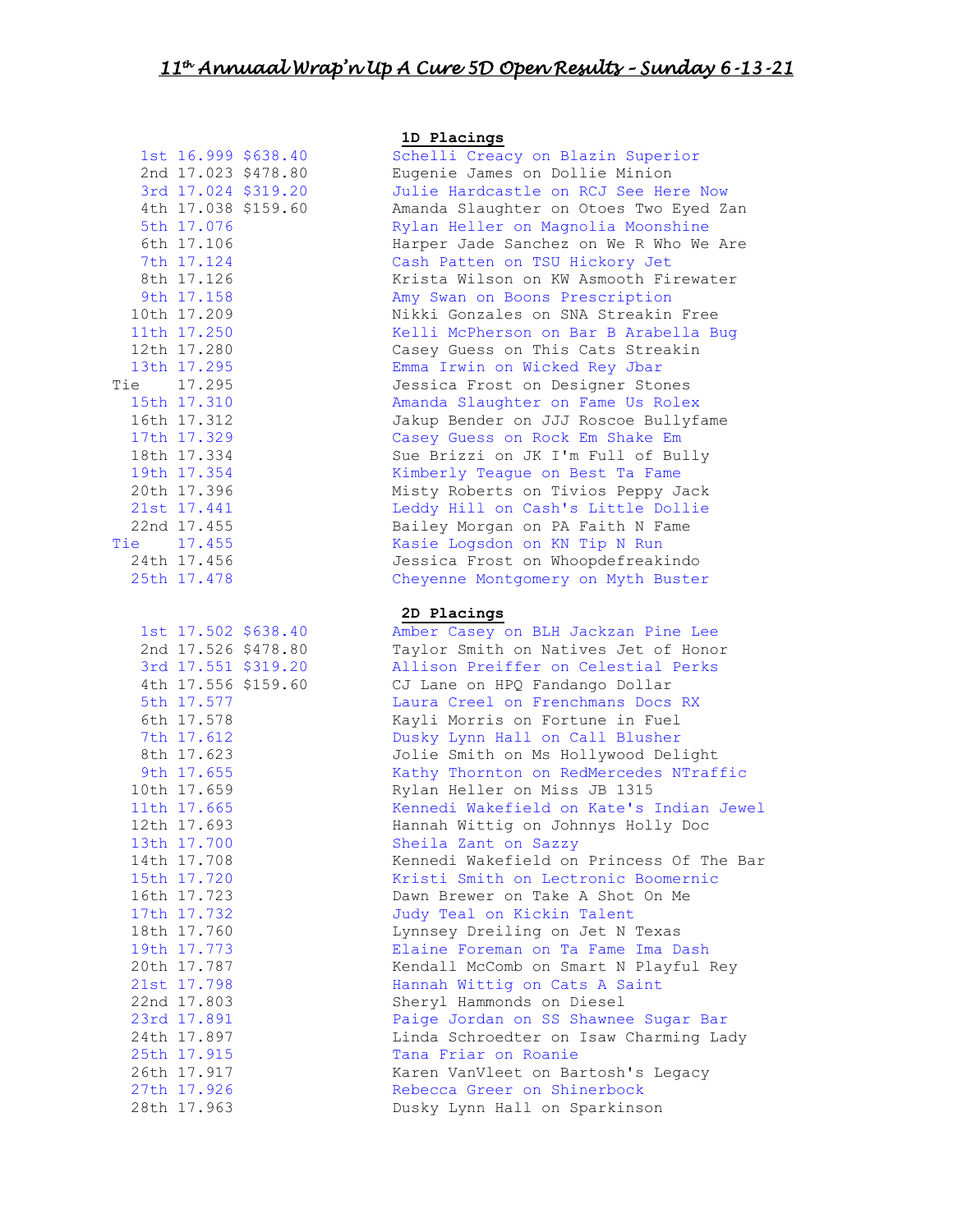| 'ie<br>'ie                       | 5th 18.110<br>6th 18.152<br>7th 18.157<br>8th 18.184<br>9th 18.186<br>18.186<br>11th 18.228<br>12th 18.233<br>13th 18.276<br>14th 18.296<br>15th 18.341<br>16th 18.357<br>17th 18.364<br>18th 18.373<br>18.373<br>20th 18.391           | 1st 18.030 \$638.40<br>2nd 18.057 \$478.80<br>3rd 18.080 \$319.20<br>4th 18.099 \$159.60 |
|----------------------------------|-----------------------------------------------------------------------------------------------------------------------------------------------------------------------------------------------------------------------------------------|------------------------------------------------------------------------------------------|
|                                  | 5th 18.546<br>6th 18.553<br>7th 18.556<br>8th 18.601<br>9th 18.621<br>10th 18.686<br>11th 18.708<br>12th 18.728<br>13th 18.737<br>14th 18.848<br>15th 18.884<br>16th 18.894<br>17th 18.920<br>18th 18.938<br>19th 18.967<br>20th 18.981 | 1st 18.500 \$638.40<br>2nd 18.510 \$478.80<br>3rd 18.515 \$319.20<br>4th 18.539 \$159.60 |
| 1st<br>7th<br>8th<br>9th<br>10th | 19.002<br>5th 19.067<br>6th 19.133<br>19.147<br>19.257<br>19.267<br>19.279<br>1 <sub>0</sub>                                                                                                                                            | \$638.40<br>2nd 19.015 \$478.80<br>3rd 19.037 \$319.20<br>4th 19.063 \$159.60            |

# **3D Placings**

Julie Hardcastle on Flying T Strickin Fling Cheyenne Rondeaux on LiarLiarPants On Fire Nikki Gonzales on One Real Peppy Lynnsey Dreiling on Jakes A Card Shark Lori Hanson on Fire & Dice Kyla Casey on Special Zippindale Linda Savage on Keep Her Blonde Hayley Gordon on Jes Bet On A Bully Suzanne Overton on Saints Iced Lady Tie 18.186 Jennifer Rantala on Dude Elaine Foreman on Boogies Moon Pie Mariah Earles on QS Bombardier Mandy Trojcak on Calamity Suzanne Overton on Color Me Summer LeAnn Wills on Shoot Yeah She's Sassy Cindy Witt on Boon Lite Cricket Sheila Zant on Blazen Hot Fire Martha Manning on Cantwaittoilluminate Tie 18.373 CJ Lane on Dixie Deluxe Cowboy Darla Fisher on Good Golly Guy

### **4D Placings**

Lynnsey Dreiling on Six Shooter Babe Ileah Roquemore on Fiona Tara Hill on Frenchman Supersonic Kylee Jordan on Hawks Little Lady Pat Tobolka on Sue Ellen Taran Jackson on MP Coco Driftwood Kayley Poteet on Lacey Jo Delena Hunt on LI Jose Blue Rose Ryland Trojcak on Chochoo Monique Braudrick on Vibrant Peppermint Randi Roberts on Slick Be Quick Carole Scoggins on Mr. Sun Sugar Mandy Smith on Twister Kristin Brewer on NB Heza Fast Bug Leo Alana Cantu-Fenti on Stan The Man Summit Newsom on Buddy Kim Randle on Shady Grey Shawna Sullivan on Leo Bee Chex Judy Teal on Taken On The Effort Becky Robertson on Bar B Corona Boogie

# **5D Placings**

Rebecca Greer on CRC Dynamite Spark Ashley Davis on Dynamos First Honor Karen Coskrey on CJ Peptoboonesfarm Jolene Johnson on Treis Seis Cheyenne Rondeaux on Skye Nikki Sandidge on Whinny Bailey Schneider on Wagon Full Of Corona Tori Broadbent on Doux Hickey Nicole Gramlick on Sharpies Style Kendyll Landrum on A Cowboy Charmer 11th 19.409 Jessica Green on Chica